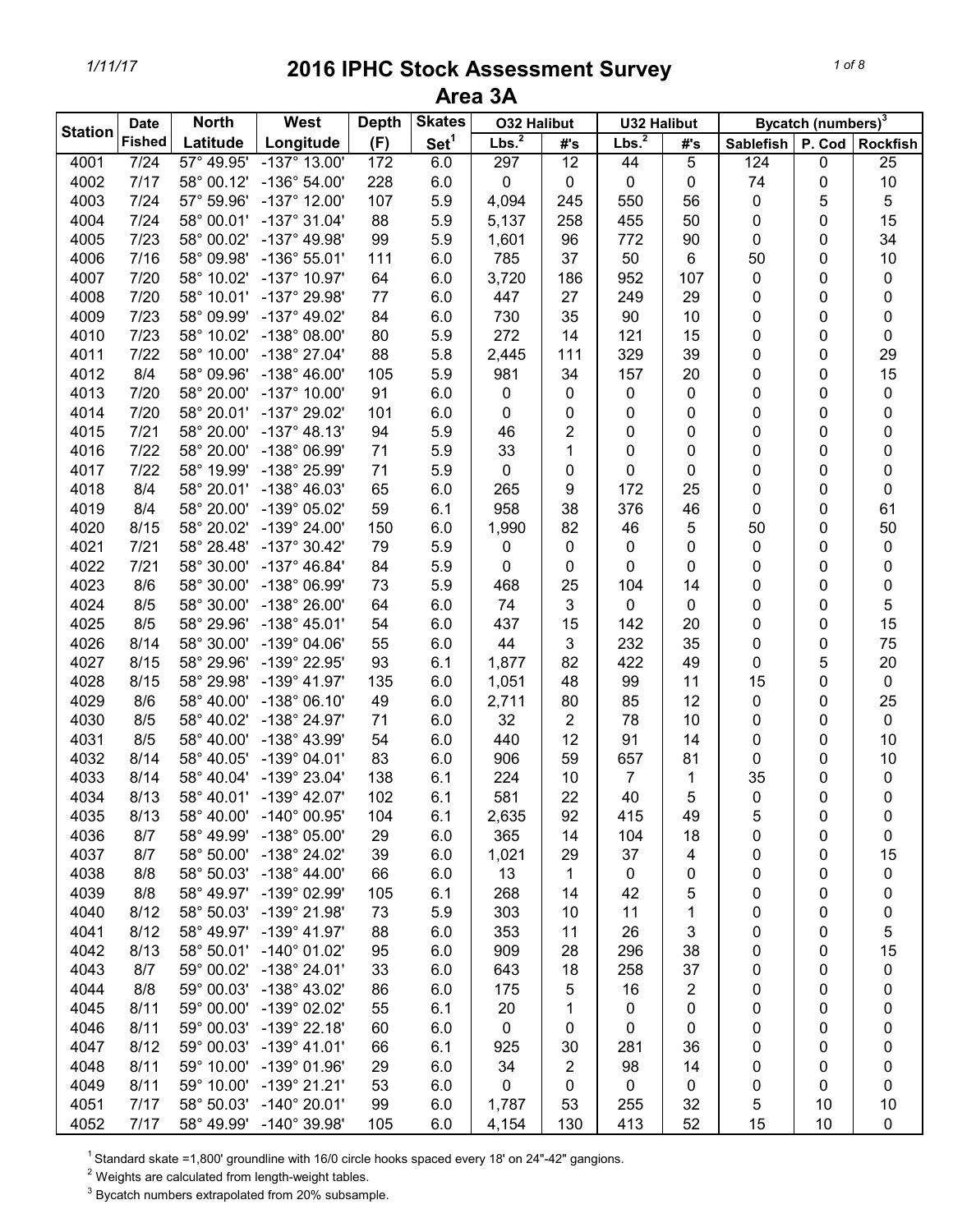| a<br>ι. |  |
|---------|--|
|         |  |

|                | <b>Date</b>   | <b>North</b> | West                  | <b>Depth</b>    | <b>Skates</b>    | <b>O32 Halibut</b> |     | <b>U32 Halibut</b> |     |                  | Bycatch (numbers) <sup>3</sup> |                 |
|----------------|---------------|--------------|-----------------------|-----------------|------------------|--------------------|-----|--------------------|-----|------------------|--------------------------------|-----------------|
| <b>Station</b> | <b>Fished</b> | Latitude     | Longitude             | (F)             | Set <sup>1</sup> | Lbs. <sup>2</sup>  | #'s | Lbs. <sup>2</sup>  | #'s | <b>Sablefish</b> | P. Cod                         | <b>Rockfish</b> |
| 4053           | 7/16          | 59° 00.00'   | $-140^{\circ} 01.04'$ | $\overline{72}$ | 6.0              | 1,515              | 51  | 451                | 62  | 0                | 0                              | 5               |
| 4054           | 7/17          | 59° 00.03'   | $-140^{\circ}$ 20.10' | 84              | 6.0              | 1,787              | 47  | 273                | 34  | 0                | 20                             | 10              |
| 4055           | 7/18          | 59° 00.02'   | -140° 39.26'          | 97              | 6.0              | 2,235              | 68  | 436                | 57  | 0                | 0                              | 0               |
| 4056           | 7/18          | 59° 00.01'   | -140° 58.98'          | 103             | 6.0              | 2,067              | 90  | 507                | 65  | 0                | 20                             | 0               |
| 4057           | 7/16          | 59° 10.01'   | $-139^{\circ}$ 41.22' | 69              | 6.0              | 306                | 19  | 491                | 65  | 0                | 0                              | 0               |
| 4058           | 7/15          | 59° 09.98'   | -139° 59.91'          | 63              | 6.0              | 758                | 28  | 555                | 82  | 0                | 0                              | 0               |
| 4059           | 7/16          | 59° 10.06'   | $-140^{\circ}$ 20.07' | 70              | 6.0              | 1,405              | 43  | 313                | 44  | 0                | 0                              | 0               |
| 4060           | 7/18          | 59° 10.24'   | -140° 39.93'          | 81              | 6.0              | 738                | 29  | 497                | 67  | 10               | 0                              | 0               |
| 4061           | 7/19          | 59° 10.05'   | $-140^{\circ}$ 58.97' | 98              | 6.0              | 1,459              | 46  | 303                | 41  | 5                | 30                             | 0               |
| 4062           | 7/19          | 59° 09.98'   | $-141^{\circ}$ 18.03' | 185             | 6.0              | 300                | 12  | 30                 | 3   | 50               | 0                              | 15              |
| 4063           | 7/20          | 59° 10.00'   | $-141^{\circ}$ 38.11' | 120             | 6.0              | 3,687              | 185 | 176                | 19  | 30               | 20                             | 45              |
| 4064           | 7/15          | 59° 20.01'   | $-139^{\circ}$ 40.01' | 85              | 6.0              | 168                | 7   | 11                 | 1   | 5                | 0                              | 0               |
| 4065           | 7/15          | 59° 19.99'   | $-140^{\circ}$ 00.02' | 87              | 6.0              | 201                | 9   | 26                 | 3   | 0                |                                |                 |
|                |               |              |                       |                 |                  |                    |     | 479                | 67  |                  | 0                              | 0               |
| 4066           | 7/24          | 59° 20.00'   | $-140^{\circ}$ 20.11' | 73              | 6.0              | 2,773              | 78  |                    |     | 0                | 0                              | 0               |
| 4067           | 7/24          | 59° 20.01'   | $-140^{\circ}$ 39.12' | 80              | 6.0              | 788                | 19  | 328                | 45  | 15               | 0                              | 0               |
| 4068           | 7/19          | 59° 19.88'   | -140° 58.99'          | 86              | 6.0              | 2,091              | 89  | 487                | 64  | 0                | 0                              | 0               |
| 4069           | 7/19          | 59° 20.19'   | $-141^{\circ}$ 18.05' | 181             | 6.0              | 298                | 13  | 55                 | 7   | 105              | 0                              | 5               |
| 4070           | 7/20          | 59° 19.97'   | $-141^{\circ}$ 38.23' | 102             | 6.0              | 2,616              | 123 | 461                | 55  | 0                | 0                              | 0               |
| 4071           | 7/20          | 59° 19.94'   | $-141^{\circ}$ 57.62' | 116             | 6.0              | 1,951              | 98  | 386                | 48  | 5                | 20                             | 5               |
| 4072           | 7/23          | 59° 30.00'   | $-140^{\circ}$ 00.10' | 61              | 6.0              | 18                 | 1   | $\pmb{0}$          | 0   | 0                | 0                              | 0               |
| 4073           | 7/24          | 59° 29.97'   | $-140^{\circ}$ 19.01' | 126             | 6.0              | 2,130              | 74  | 122                | 14  | 60               | 5                              | 45              |
| 4074           | 7/24          | 59° 29.95'   | $-140^{\circ}$ 38.96' | 155             | 6.0              | 352                | 17  | 49                 | 6   | 20               | 0                              | 25              |
| 4075           | 7/25          | 59° 29.94'   | $-140^{\circ}$ 59.04' | 164             | 6.0              | 326                | 16  | 55                 | 6   | 69               | 0                              | 25              |
| 4076           | 7/26          | 59° 30.01'   | $-141^{\circ}$ 19.07' | 92              | 6.0              | 191                | 10  | 29                 | 4   | 5                | 0                              | $\pmb{0}$       |
| 4077           | 7/26          | 59° 30.01'   | $-141^{\circ}$ 37.97' | 91              | 6.0              | 58                 | 3   | 9                  | 1   | 5                | 0                              | 0               |
| 4078           | 7/27          | 59° 29.99'   | $-141^{\circ}$ 57.97' | 99              | 6.0              | 233                | 7   | 18                 | 2   | 0                | 0                              | 0               |
| 4079           | 7/23          | 59° 40.02'   | $-139°59.06'$         | 79              | 6.0              | 427                | 14  | 63                 | 7   | 0                | 25                             | 0               |
| 4080           | 7/25          | 59° 40.13'   | $-140^{\circ}$ 59.12' | 30              | 6.0              | 182                | 4   | 40                 | 5   | 0                | 0                              | 0               |
| 4081           | 7/25          | 59° 40.03'   | $-141^{\circ}$ 19.06' | 36              | 6.0              | 76                 | 5   | 7                  | 1   | 0                | 0                              | 0               |
| 4082           | 7/26          | 59° 40.01'   | $-141^{\circ}$ 38.20' | 52              | 6.0              | 112                | 1   | 0                  | 0   | 0                | 0                              | 0               |
| 4083           | 7/28          | 59° 40.00'   | $-141^{\circ}$ 57.99' | 81              | 6.0              | 48                 | 3   | 0                  | 0   | 0                | 0                              | 0               |
| 4084           | 7/29          | 59° 40.02'   | $-142^{\circ}$ 18.06' | 120             | 6.0              | 1,388              | 59  | 135                | 17  | 15               | 0                              | 0               |
| 4085           | 7/29          | 59° 39.98'   | $-142^{\circ}$ 37.88' | 215             | 6.0              | 450                | 19  | 20                 | 2   | 99               | 0                              | 35              |
| 4086           | 8/3           | 59° 39.98'   | $-142^{\circ}$ 58.09' | 111             | 6.0              | 2,800              | 132 | 494                | 59  | 15               | 20                             | $\pmb{0}$       |
| 4087           | 8/3           | 59° 40.01'   | $-143^{\circ}$ 16.75' | 147             | 6.0              | 2,061              | 76  | 90                 | 11  | 90               | 5                              | 30              |
| 4088           | 8/4           | 59° 39.99'   | $-143^{\circ}$ 37.20' | 80              | 6.0              | 2,704              | 105 | 594                | 75  | 5                | 5                              | 15              |
| 4089           | 8/4           | 59° 40.03'   | $-143^{\circ}$ 57.01' | 70              | 6.0              | 2,213              | 89  | 452                | 57  | 0                | 0                              | 0               |
| 4090           | 8/5           | 59° 40.03'   | $-144^{\circ}$ 17.00' | 88              | 6.0              | 1,148              | 45  | 168                | 22  | 0                | 0                              | 0               |
| 4091           | 8/5           | 59° 39.95'   | $-144^{\circ}$ 37.19' | 80              | 6.0              | 849                | 39  | 174                | 24  | 0                | 0                              | 0               |
| 4092           | 7/28          | 59° 50.00'   | $-141^{\circ}59.06'$  | 38              | 6.0              | 116                | 6   | 66                 | 10  | 0                | 0                              | 0               |
| 4093           | 7/28          | 59° 49.98'   | $-142^{\circ}$ 18.07' | 48              | 6.0              | 2,256              | 64  | 161                | 22  | 0                | 0                              | 10              |
| 4094           | 7/29          | 59° 50.01'   | $-142^{\circ}$ 38.02' | 90              | 6.0              | 1,188              | 31  | 74                 | 11  | 0                | 0                              | 0               |
| 4095           | 8/2           | 59° 50.03'   | $-142^{\circ}$ 58.10' | 94              | 6.0              | 863                | 34  | 58                 | 8   | 5                | 0                              | 0               |
| 4096           | 8/3           | 59° 49.95'   | $-143^{\circ}$ 18.07' | 121             | 6.0              | 1,154              | 49  | 148                | 20  | 5                | 0                              | 0               |
| 4097           | 8/4           | 59° 49.99'   | $-143^{\circ}38.24'$  | 156             | 6.0              | 604                | 22  | 4                  |     | 45               | 15                             | 94              |
| 4098           |               | 59° 50.04'   | $-143^{\circ}58.03'$  |                 |                  |                    |     | 191                | 1   |                  |                                |                 |
|                | 8/5           |              |                       | 52              | 6.0              | 398                | 14  |                    | 25  | 0                | 0                              | 0               |
| 4099           | 8/5           | 59° 50.04'   | $-144^{\circ}$ 18.12' | 34              | 6.0              | 690                | 27  | 300                | 42  | 0                | 45                             | 0               |
| 4100           | 8/2           | 59° 59.99'   | -142° 38.32'          | 44              | 6.0              | 193                | 6   | 38                 | 6   | 0                | 0                              | 0               |
| 4101           | 8/2           | 60° 00.02'   | $-142^{\circ}$ 59.28' | 62              | 6.0              | 307                | 12  | 26                 | 3   | 0                | 5                              | 0               |
| 4102           | 7/11          | 59° 20.00'   | $-146^\circ$ 16.21'   | 153             | 6.0              | 591                | 33  | 121                | 13  | 35               | 5                              | 35              |
| 4103           | 7/11          | 59° 20.00'   | $-146^{\circ}$ 35.05' | 80              | 6.0              | 351                | 18  | 349                | 45  | 0                | 10                             | 0               |

 $1$  Standard skate =1,800' groundline with 16/0 circle hooks spaced every 18' on 24"-42" gangions.

 $2$  Weights are calculated from length-weight tables.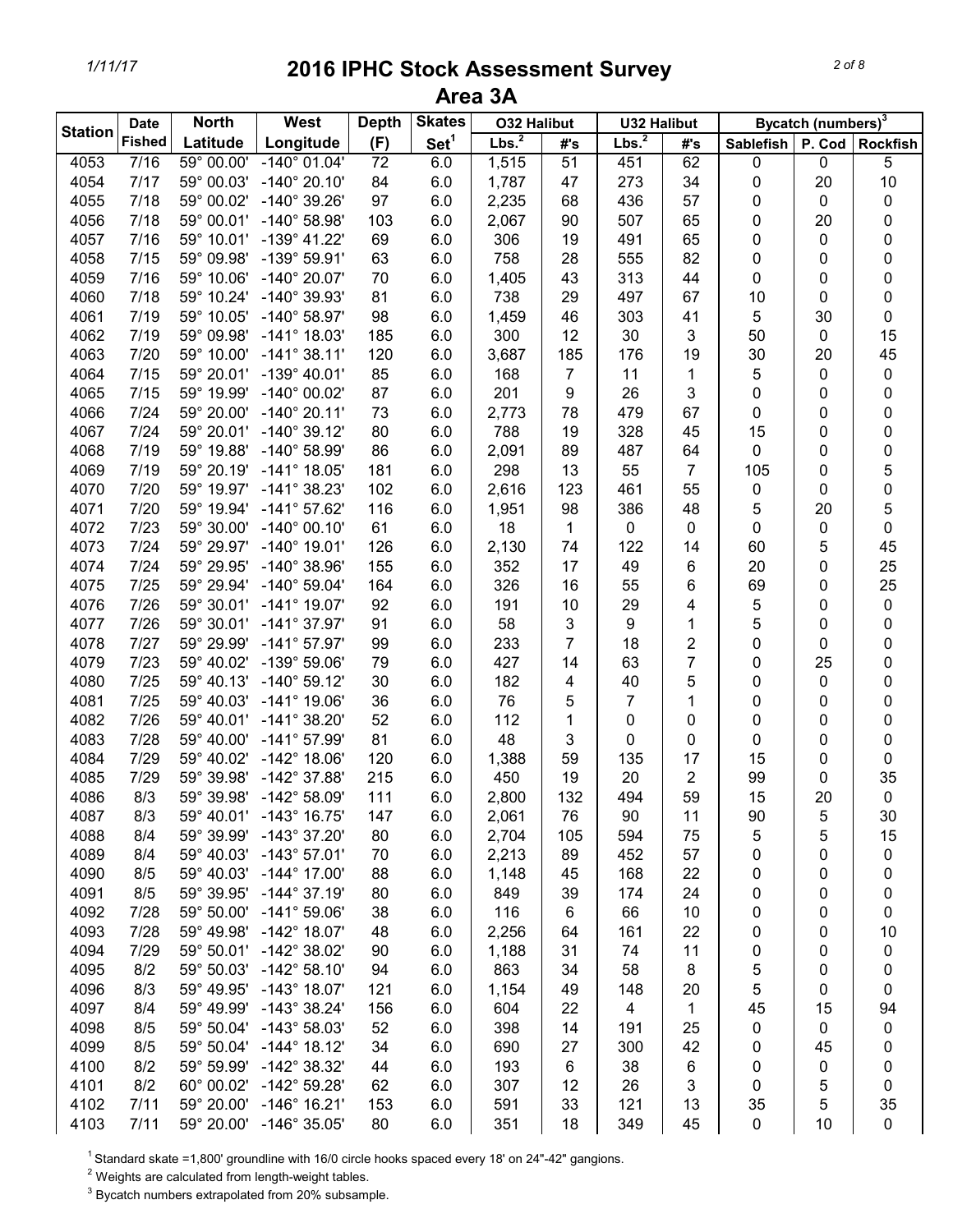| <b>Bycatch (numbers)</b> <sup>3</sup><br><b>Skates</b><br><b>North</b><br>West<br><b>Depth</b><br><b>O32 Halibut</b><br><b>U32 Halibut</b><br><b>Date</b><br><b>Station</b><br>Lbs. <sup>2</sup><br>Lbs. <sup>2</sup><br><b>Fished</b><br>Set <sup>1</sup><br>Latitude<br>Longitude<br>(F)<br>#'s<br>#'s<br><b>Sablefish</b><br>P. Cod | <b>Rockfish</b> |
|----------------------------------------------------------------------------------------------------------------------------------------------------------------------------------------------------------------------------------------------------------------------------------------------------------------------------------------|-----------------|
|                                                                                                                                                                                                                                                                                                                                        |                 |
| $-146^{\circ} 55.03'$<br>$\overline{27}$<br>43<br>5<br>4104<br>7/11<br>59° 20.00'<br>105<br>6.0<br>416<br>336<br>0                                                                                                                                                                                                                     | 5               |
| 4105<br>212<br>26<br>10<br>6/26<br>59° 20.02'<br>$-147^{\circ}$ 15.25'<br>101<br>6.0<br>407<br>26<br>0                                                                                                                                                                                                                                 | 0               |
| 73<br>6.0<br>971<br>424<br>53<br>0<br>4106<br>7/6<br>59° 29.99'<br>$-145^{\circ}$ 16.04'<br>43<br>0                                                                                                                                                                                                                                    | 124             |
| 90<br>6.0<br>4107<br>7/6<br>59° 30.00'<br>$-145^{\circ} 55.08'$<br>1,561<br>102<br>483<br>54<br>10<br>0                                                                                                                                                                                                                                | 0               |
| 7/13<br>$-146°35.41'$<br>51<br>4108<br>59° 29.99'<br>6.0<br>319<br>13<br>282<br>36<br>0<br>0                                                                                                                                                                                                                                           | 0               |
| 7/13<br>$-146^{\circ} 54.20'$<br>3<br>33<br>5<br>4109<br>59° 29.99'<br>100<br>6.0<br>41<br>4<br>0                                                                                                                                                                                                                                      | 0               |
| 7/12<br>4110<br>59° 30.00'<br>$-147^{\circ}$ 14.38'<br>117<br>6.0<br>43<br>26<br>3<br>20<br>1<br>0                                                                                                                                                                                                                                     | 5               |
| $\overline{7}$<br>7/12<br>62<br>4111<br>59° 30.00'<br>$-147^{\circ}$ 34.15'<br>6.0<br>185<br>10<br>58<br>0<br>0                                                                                                                                                                                                                        | 0               |
| 7/6<br>$-145^{\circ}$ 34.34'<br>57<br>96<br>53<br>4112<br>59° 40.03'<br>6.0<br>4<br>6<br>0<br>0                                                                                                                                                                                                                                        | 0               |
| 7/15<br>59° 40.00'<br>$-145^{\circ} 54.37'$<br>4113<br>44<br>6.0<br>2,322<br>97<br>747<br>90<br>0<br>0                                                                                                                                                                                                                                 | 15              |
| $-146^{\circ}$ 13.98'<br>4114<br>7/15<br>59° 40.00'<br>46<br>6.0<br>529<br>18<br>279<br>41<br>0<br>0                                                                                                                                                                                                                                   | 0               |
| -146° 34.59'<br>4115<br>7/13<br>59° 40.00'<br>48<br>6.0<br>966<br>43<br>470<br>64<br>0<br>0                                                                                                                                                                                                                                            | 15              |
| 48<br>3<br>17<br>$\overline{2}$<br>4116<br>7/13<br>59° 40.01'<br>$-146^{\circ}$ 53.29'<br>61<br>6.0<br>0<br>0                                                                                                                                                                                                                          | $\pmb{0}$       |
| 4117<br>7/12<br>59° 40.00'<br>$-147^{\circ}$ 13.50'<br>304<br>34<br>87<br>6.0<br>734<br>43<br>0<br>0                                                                                                                                                                                                                                   | 40              |
| 4118<br>7/12<br>59° 40.00'<br>$-147^{\circ}$ 33.61'<br>65<br>1,174<br>217<br>27<br>6.0<br>66<br>0<br>0                                                                                                                                                                                                                                 | $\pmb{0}$       |
| $-144^{\circ} 58.05'$<br>132<br>4119<br>7/10<br>59° 50.00'<br>108<br>6.0<br>1,176<br>45<br>16<br>0<br>54                                                                                                                                                                                                                               | 0               |
| $-145^{\circ} 53.70'$<br>3<br>4120<br>7/15<br>59° 49.98'<br>56<br>6.0<br>83<br>75<br>9<br>0<br>0                                                                                                                                                                                                                                       | 0               |
| 4121<br>$-146^{\circ}$ 12.98'<br>22<br>667<br>91<br>7/7<br>59° 49.97'<br>34<br>6.0<br>398<br>0<br>0                                                                                                                                                                                                                                    | 0               |
| 309<br>4122<br>7/7<br>59° 50.01'<br>$-146^\circ$ 33.41'<br>37<br>6.0<br>1,597<br>58<br>41<br>0<br>0                                                                                                                                                                                                                                    | 30              |
| 4123<br>7/14<br>59° 50.00'<br>$-146^{\circ}$ 53.43'<br>43<br>6.0<br>199<br>1,063<br>155<br>0<br>14<br>0                                                                                                                                                                                                                                | 0               |
| 4124<br>7/14<br>59° 50.00'<br>$-147^{\circ}$ 13.05'<br>79<br>6.0<br>1,563<br>98<br>792<br>91<br>0<br>5                                                                                                                                                                                                                                 | 0               |
| 25<br>4125<br>7/10<br>60° 00.00'<br>$-144^{\circ}$ 39.19'<br>125<br>6.0<br>983<br>42<br>5<br>40<br>44                                                                                                                                                                                                                                  | 0               |
| 4126<br>$-144^{\circ} 59.26'$<br>0<br>7/10<br>60° 00.00'<br>71<br>6.0<br>1,274<br>65<br>230<br>27<br>0                                                                                                                                                                                                                                 | 0               |
| 4127<br>571<br>7/10<br>60° 00.00'<br>$-145^{\circ}$ 18.51'<br>66<br>6.0<br>30<br>132<br>15<br>0<br>0                                                                                                                                                                                                                                   | 0               |
| 35<br>4128<br>7/7<br>59° 59.99'<br>-146° 11.99'<br>6.0<br>1,875<br>69<br>395<br>52<br>0<br>0                                                                                                                                                                                                                                           | 0               |
| 4129<br>7/7<br>$-146^{\circ}$ 32.20'<br>36<br>66<br>59° 59.98'<br>6.0<br>196<br>9<br>402<br>0<br>0                                                                                                                                                                                                                                     | 0               |
| 60° 00.00'<br>$-146^{\circ}$ 52.18'<br>252<br>$\overline{7}$<br>5<br>5<br>4130<br>7/14<br>77<br>6.0<br>10<br>60                                                                                                                                                                                                                        | 0               |
| $-147^{\circ}$ 11.80'<br>33<br>0<br>4131<br>7/14<br>60° 00.00'<br>102<br>6.0<br>79<br>300<br>30<br>1,459                                                                                                                                                                                                                               | 0               |
| 188<br>24<br>4132<br>7/22<br>60° 09.98'<br>$-145^{\circ}$ 31.40'<br>50<br>6.0<br>623<br>34<br>0<br>0                                                                                                                                                                                                                                   | 0               |
| 4133<br>$-145^{\circ} 50.99'$<br>117<br>15<br>5<br>7/22<br>60° 10.00'<br>59<br>6.0<br>877<br>45<br>0                                                                                                                                                                                                                                   | 0               |
| 4134<br>$-146^{\circ}$ 10.77'<br>38<br>7/22<br>60° 10.01'<br>43<br>6.0<br>734<br>488<br>64<br>0<br>0                                                                                                                                                                                                                                   | 0               |
| 4135<br>$-147°31.23'$<br>37<br>337<br>45<br>7/21<br>60° 10.02'<br>6.0<br>393<br>20<br>0<br>0                                                                                                                                                                                                                                           | 15              |
| 4136<br>$7/21$<br>60° 09.89'<br>$-147°51.02'$<br>6.0<br>61<br>10<br>186<br>544<br>28<br>444<br>0                                                                                                                                                                                                                                       | 0               |
| 58<br>25<br>4137<br>7/21<br>60° 20.00'<br>$-147^{\circ}$ 30.92'<br>65<br>6.0<br>1,202<br>168<br>19<br>0                                                                                                                                                                                                                                | 15              |
| 4138<br>$-146^{\circ} 29.48'$<br>35<br>87<br>7/18<br>60° 30.00'<br>34<br>6.0<br>740<br>594<br>0<br>0                                                                                                                                                                                                                                   | 0               |
| 4139<br>$-146^{\circ}$ 49.04'<br>6.0<br>1,706<br>137<br>7/18<br>60° 29.98'<br>217<br>82<br>19<br>30<br>0                                                                                                                                                                                                                               | 5               |
| 4140<br>60° 29.88'<br>$-147^{\circ}$ 10.04'<br>6.0<br>7/19<br>100<br>717<br>47<br>348<br>41<br>0<br>15                                                                                                                                                                                                                                 | 0               |
| 4141<br>7/19<br>60° 30.00'<br>$-147^{\circ}$ 30.22'<br>111<br>6.0<br>164<br>21<br>258<br>25<br>16<br>0                                                                                                                                                                                                                                 | 20              |
| 4142<br>7/20<br>60° 29.07'<br>$-147^{\circ} 50.04'$<br>6.0<br>257<br>754<br>31<br>258<br>36<br>$\pmb{0}$<br>10                                                                                                                                                                                                                         | 40              |
| 4143<br>7/18<br>60° 40.00'<br>$-146^{\circ}$ 49.03'<br>6.0<br>463<br>226<br>1,997<br>120<br>54<br>0<br>15                                                                                                                                                                                                                              | $\pmb{0}$       |
| 4144<br>7/19<br>60° 40.09'<br>$-147^{\circ}$ 09.10'<br>6.0<br>349<br>48<br>5<br>45<br>136<br>733<br>40                                                                                                                                                                                                                                 | 5               |
| 4145<br>7/19<br>60° 49.98'<br>$-147^{\circ}$ 08.00'<br>1,385<br>40<br>177<br>6.0<br>68<br>374<br>48<br>0                                                                                                                                                                                                                               | 20              |
| $\overline{7}$<br>4146<br>7/20<br>60° 50.05'<br>$-148^\circ$ 10.00'<br>162<br>0<br>6.0<br>593<br>26<br>45<br>0                                                                                                                                                                                                                         | 10              |
| 4147<br>6/20<br>58° 40.02'<br>$-148^\circ$ 33.89'<br>6.0<br>38<br>183<br>20<br>65<br>129<br>605<br>0                                                                                                                                                                                                                                   | 0               |
| 5<br>4148<br>6/16<br>58° 40.01'<br>$-148^{\circ}$ 53.05'<br>92<br>6.0<br>23<br>329<br>41<br>25<br>349                                                                                                                                                                                                                                  | 0               |
| 4149<br>6/20<br>58° 50.02'<br>$-148^\circ$ 14.96'<br>6.0<br>885<br>55<br>254<br>31<br>50<br>0<br>150                                                                                                                                                                                                                                   | 5               |
| 4150<br>6/20<br>58° 50.00'<br>-148° 33.86'<br>6.0<br>272<br>17<br>112<br>12<br>159<br>66<br>0                                                                                                                                                                                                                                          | 18              |
| $\overline{7}$<br>4151<br>58° 50.01'<br>$-148^{\circ}$ 52.97'<br>6.0<br>32<br>59<br>6/16<br>139<br>469<br>89<br>0                                                                                                                                                                                                                      | 59              |
| 22<br>4152<br>58° 50.01'<br>$-149°$ 12.08'<br>112<br>6.0<br>53<br>198<br>72<br>10<br>6/16<br>881                                                                                                                                                                                                                                       | 0               |
| 4153<br>59° 00.01'<br>$-147^{\circ}$ 54.87'<br>245<br>6.0<br>259<br>15<br>50<br>105<br>6/25<br>6<br>0                                                                                                                                                                                                                                  | 0               |
| $-148^\circ$ 14.07'<br>37<br>35<br>4154<br>6/25<br>59° 00.01'<br>119<br>6.0<br>1,591<br>90<br>337<br>50                                                                                                                                                                                                                                | 5               |

<sup>1</sup> Standard skate =1,800' groundline with 16/0 circle hooks spaced every 18' on 24"-42" gangions.

 $2$  Weights are calculated from length-weight tables.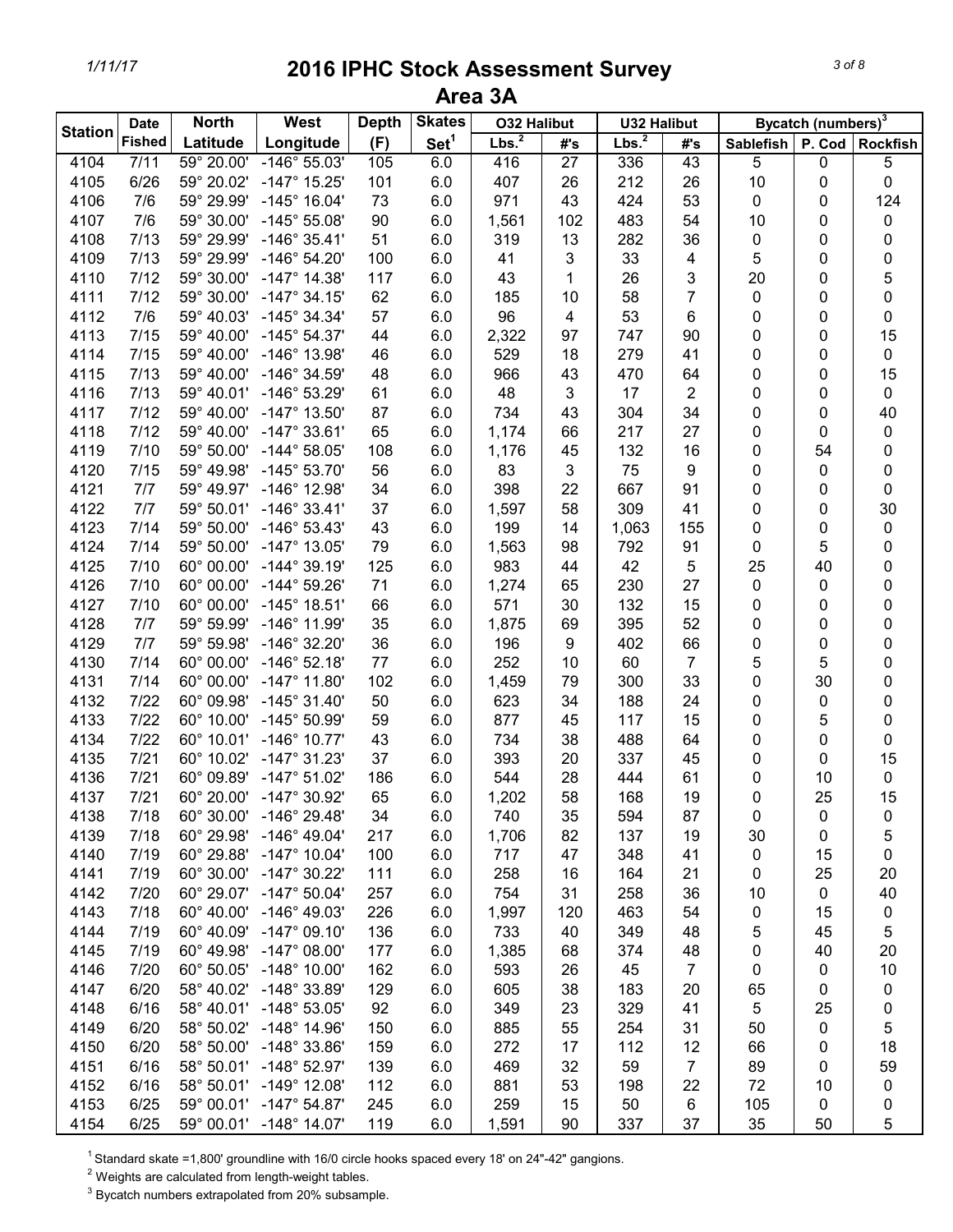*4 of 8*

|                | <b>Date</b>   | <b>North</b> | West                    | <b>Depth</b> | <b>Skates</b>    | <b>O32 Halibut</b> |     | <b>U32 Halibut</b> |                         |                           | Bycatch (numbers) <sup>3</sup> |           |
|----------------|---------------|--------------|-------------------------|--------------|------------------|--------------------|-----|--------------------|-------------------------|---------------------------|--------------------------------|-----------|
| <b>Station</b> | <b>Fished</b> | Latitude     | Longitude               | (F)          | Set <sup>1</sup> | Lbs. <sup>2</sup>  | #'s | Lbs. <sup>2</sup>  | #'s                     | Sablefish P. Cod Rockfish |                                |           |
| 4155           | 6/24          | 59° 00.01'   | $-148^\circ 33.74'$     | 133          | 6.0              | 443                | 26  | 102                | 11                      | 50                        | 5                              | 0         |
| 4156           | 6/24          | 59° 00.00'   | $-148^{\circ}$ 53.02'   | 117          | 6.0              | 412                | 25  | 231                | 26                      | 15                        | 5                              | 0         |
| 4157           | 6/15          | 59° 00.01'   | $-149°$ 11.98'          | 118          | 6.0              | 400                | 26  | 181                | 20                      | 20                        | 0                              | 0         |
| 4158           | 6/15          | 59° 00.01'   | $-149°32.10'$           | 127          | 6.0              | 406                | 24  | 194                | 22                      | 50                        | 5                              | 5         |
| 4159           | 6/26          | 59° 10.02'   | $-147^{\circ}$ 34.77'   | 141          | 6.0              | 1,026              | 66  | 202                | 23                      | 40                        | 30                             | 15        |
| 4160           | 6/25          | 59° 10.00'   | $-147^{\circ}$ 53.77'   | 112          | 5.9              | 1,553              | 83  | 489                | 57                      | 10                        | 25                             | $\pmb{0}$ |
| 4161           | 6/25          | 59° 10.00'   | $-148^\circ$ 14.05'     | 67           | 6.0              | 1,037              | 54  | 421                | 52                      | 0                         | 0                              | 74        |
| 4162           | 6/24          | 59° 10.02'   | -148° 32.96'            | 83           | 6.0              | 477                | 29  | 349                | 45                      | 5                         | 10                             | $\pmb{0}$ |
| 4163           | 6/24          | 59° 10.00'   | $-148°53.03'$           | 98           | 6.0              | 148                | 6   | 20                 | $\overline{2}$          | 0                         | 0                              | 0         |
| 4164           | 6/15          | 59° 10.01'   | $-149°$ 12.14'          | 85           | 6.0              | 959                | 50  | 145                | 18                      | 5                         | 5                              | 15        |
| 4165           | 6/15          | 59° 10.00'   | $-149°32.18'$           | 86           | 6.0              | 411                | 25  | 243                | 31                      | 0                         | 35                             | $\pmb{0}$ |
| 4166           | 5/30          | 59° 10.00'   | $-149^{\circ}$ 50.84'   | 74           | 6.0              | 219                | 11  | 48                 | 6                       | 0                         | 0                              | 0         |
| 4167           | 6/26          | 59° 20.00'   | $-147^{\circ}$ 34.20'   | 68           | 6.0              | 1,512              | 84  | 530                | 67                      | 0                         | 0                              | 25        |
| 4168           | 6/23          | 59° 20.01'   | $-147^{\circ}$ 53.83'   | 100          | 6.0              | 1,984              | 100 | 204                | 23                      | 5                         | 0                              | $\pmb{0}$ |
| 4169           | 6/23          | 59° 20.01'   | $-148^\circ$ 12.77'     | 86           | 6.0              | 984                | 48  | 164                | 20                      | 0                         | 5                              | $\pmb{0}$ |
| 4170           | 7/3           | 59° 19.98'   | $-148^\circ$ 32.87'     | 50           | 6.0              | 1,878              | 60  | 538                | 65                      | 0                         | 5                              | 45        |
| 4171           | 7/3           | 59° 20.00'   | -148° 53.33'            | 91           | 6.0              | 1,037              | 54  | 48                 | 5                       | 0                         | 0                              | $\pmb{0}$ |
| 4172           | 6/27          | 59° 19.98'   | $-149°$ 12.23'          | 123          | 6.0              | 631                | 28  | 38                 | $\overline{\mathbf{4}}$ | 0                         | 15                             | 0         |
| 4173           | 6/27          | 59° 20.01'   | $-149^{\circ}$ 32.05'   | 68           | 6.0              | 1,968              | 106 | 558                | 67                      | 0                         | 0                              | 0         |
| 4174           | 6/28          | 59° 20.01'   | $-149°51.20'$           | 104          | 6.0              | 511                | 28  | 67                 | 9                       | 0                         | 0                              | 0         |
| 4175           | 6/28          | 59° 19.96'   | $-150^{\circ}$ 10.98'   | 87           | 6.0              | 1,036              | 56  | 286                | 33                      | 0                         | 15                             | 0         |
| 4176           | 6/23          | 59° 30.00'   | $-147^{\circ}$ 53.24'   | 61           | 6.0              | 447                | 24  | 259                | 32                      | 0                         | 0                              | 0         |
| 4177           | 6/23          | 59° 30.01'   | $-148^\circ$ 12.87'     | 114          | 5.9              | 107                | 5   | 18                 | $\overline{2}$          | 0                         | 0                              | 0         |
| 4178           | 7/3           | 59° 29.99'   | $-148^\circ$ 33.20'     | 52           | 6.0              | 852                | 38  | 874                | 121                     | 0                         | 0                              | 0         |
| 4179           | 7/3           | 59° 30.00'   | $-148°51.88'$           | 90           | 6.0              | 65                 | 3   | 50                 | $\overline{7}$          | 0                         | 0                              | 0         |
| 4180           | 6/27          | 59° 30.00'   | $-149°$ 12.23'          | 124          | 6.0              | 1,309              | 67  | 443                | 50                      | 5                         | 30                             | 0         |
| 4181           | 6/27          | 59° 30.01'   | $-149°32.15'$           | 57           | 6.0              | 206                | 14  | 780                | 114                     | 0                         | 5                              | 0         |
| 4182           | 6/28          | 59° 30.02'   | $-149^{\circ}$ 52.20'   | 110          | 6.0              | 1,174              | 58  | 227                | 26                      | 0                         | 5                              | 0         |
| 4183           | 6/28          | 59° 30.01'   | $-150^{\circ}$ 10.72'   | 72           | 6.0              | 184                | 12  | 52                 | 6                       | 10                        | 15                             | 0         |
| 4184           | 7/5           | 59° 40.01'   | $-147^{\circ}53.21'$    | 36           | 5.9              | 1,965              | 80  | 646                | 80                      | 0                         | 0                              | 29        |
| 4185           | 7/5           | 59° 39.98'   | $-148^\circ$ 13.00'     | 67           | 6.0              | 90                 | 6   | 129                | 16                      | 0                         | 0                              | $\pmb{0}$ |
| 4186           | 7/4           | 59° 39.99'   | $-148^\circ$ 32.24'     | 113          | 6.0              | 51                 | 1   | 35                 | 5                       | 5                         | 15                             | 0         |
| 4187           | 7/4           | 59° 40.00'   | $-148°51.94'$           | 96           | 6.0              | 85                 | 5   | 50                 | 6                       | 0                         | 5                              | 0         |
| 4188           | 7/2           | 59° 40.00'   | $-149°$ 12.13'          | 113          | 6.0              | 736                | 38  | 123                | 14                      | 0                         | 15                             | 0         |
| 4189           | 7/2           | 59° 39.91'   | $-149°31.98'$           | 150          | 5.9              | 301                | 17  | 209                | 24                      | 0                         | 49                             | 0         |
| 4190           | 7/5           | 59° 49.99'   | $-148^\circ$ 12.50'     | 47           | 6.0              | 381                | 16  | 302                | 43                      | 0                         | 10                             | 0         |
| 4191           | 7/4           | 59° 50.00'   | -148° 31.93'            | 73           | 6.0              | 192                | 9   | 34                 | 4                       | 0                         | 0                              | 0         |
| 4192           | 7/4           | 59° 50.00'   | $-148^{\circ}$ 52.06'   | 92           | 6.0              | 95                 | 5   | 39                 | 5                       | 5                         | 0                              | 0         |
| 4193           | 7/2           | 59° 50.02'   | $-149^{\circ}$ 12.48'   | 75           | 6.0              | 936                | 44  | 251                | 34                      | 0                         | 0                              | 0         |
| 4194           | 7/2           | 59° 50.00'   | $-149^{\circ}$ 32.69'   | 66           | 6.0              | 390                | 17  | 78                 | 11                      | 0                         | 5                              | 0         |
| 4195           | 6/19          | 58° 00.51'   | $-149°09.95'$           | 74           | 5.9              | 2,707              | 176 | 1,126              | 128                     | 0                         | 0                              | 30        |
| 4196           | 6/19          |              | 58° 09.86' -148° 54.45' | 69           | 6.0              | 1,736              | 113 | 580                | 69                      | 0                         | 0                              | 15        |
| 4197           | 6/19          |              | 58° 09.96' -149° 13.06' | 63           | 6.0              | 1,992              | 123 | 520                | 60                      | 0                         | 0                              | 20        |
| 4198           | 6/18          | 58° 09.92'   | $-149^{\circ}$ 32.02'   | 59           | 6.0              | 591                | 43  | 499                | 66                      | 0                         | 0                              | 25        |
| 4199           | 6/18          |              | 58° 09.63' -149° 51.08' | 76           | 6.0              | 459                | 30  | 926                | 115                     | 0                         | 0                              | 15        |
| 4200           | 6/17          | 58° 20.00'   | $-148^{\circ}$ 35.75'   | 91           | 6.0              | 905                | 53  | 573                | 73                      | 5                         | 25                             | $\pmb{0}$ |
| 4201           | 6/17          |              | 58° 20.01' -148° 54.12' | 68           | 6.0              | 621                | 44  | 809                | 99                      | 0                         | 0                              | 20        |
| 4202           | 6/8           | 58° 20.01'   | $-149°$ 13.18'          | 86           | 6.0              | 1,438              | 101 | 624                | 70                      | 0                         | 10                             | 0         |
| 4203           | 6/8           | 58° 20.01'   | $-149°31.72'$           | 82           | 6.0              | 915                | 66  | 528                | 61                      | 0                         | 0                              | 0         |
| 4204           | 6/18          | 58° 19.98'   | $-149^{\circ}$ 51.09'   | 41           | 6.0              | 899                | 60  | 1,211              | 147                     | 0                         | 0                              | 0         |
| 4205           | 6/10          |              | 58° 20.00' -150° 10.12' | 29           | 6.0              | 1,661              | 102 | 1,387              | 172                     | 0                         | 0                              | 0         |

<sup>1</sup> Standard skate =1,800' groundline with 16/0 circle hooks spaced every 18' on 24"-42" gangions.

 $2$  Weights are calculated from length-weight tables.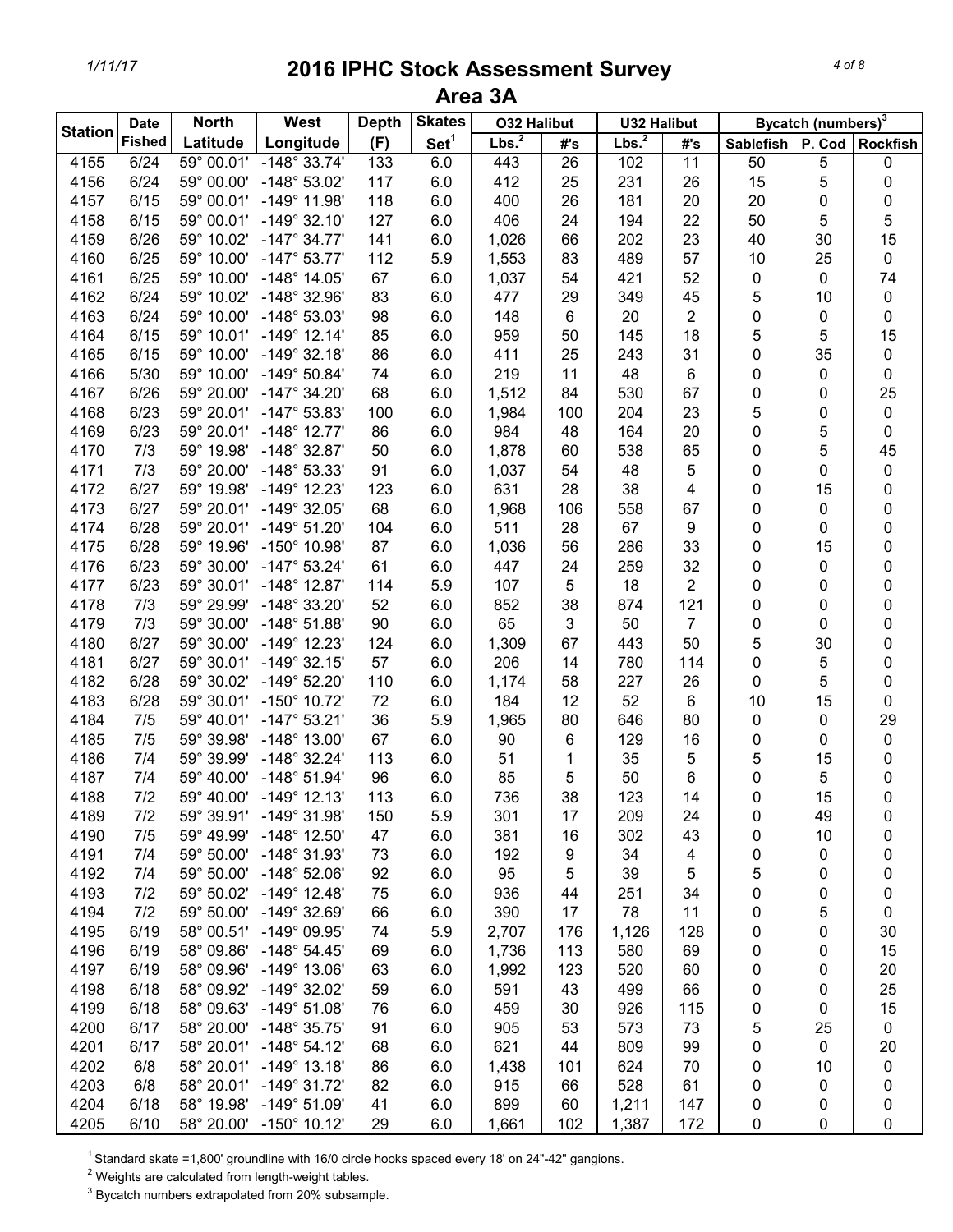|                | <b>Date</b>   | <b>North</b>        | West                    | <b>Depth</b> | <b>Skates</b>    | <b>O32 Halibut</b> |                | <b>U32 Halibut</b> |     |                  | Bycatch (numbers) <sup>3</sup> |                 |
|----------------|---------------|---------------------|-------------------------|--------------|------------------|--------------------|----------------|--------------------|-----|------------------|--------------------------------|-----------------|
| <b>Station</b> | <b>Fished</b> | Latitude            | Longitude               | (F)          | Set <sup>1</sup> | Lbs. <sup>2</sup>  | #'s            | Lbs. <sup>2</sup>  | #'s | <b>Sablefish</b> | P. Cod                         | <b>Rockfish</b> |
| 4206           | 6/9           | 58° 20.00'          | $-150^{\circ} 28.84'$   | 31           | 6.0              | 162                | 9              | 809                | 120 | 0                | 5                              | 0               |
| 4207           | 6/17          | 58° 29.99'          | $-148^\circ$ 34.22'     | 73           | 6.0              | 1,526              | 101            | 905                | 109 | $\pmb{0}$        | 0                              | 5               |
| 4208           | 6/17          | 58° 30.01'          | $-148^{\circ}$ 52.95'   | 61           | 6.0              | 1,410              | 82             | 844                | 108 | 0                | 0                              | 10              |
| 4209           | 6/8           | 58° 29.99'          | $-149°$ 13.06'          | 67           | 6.0              | 867                | 56             | 677                | 84  | 0                | 5                              | $\pmb{0}$       |
| 4210           | 6/8           | 58° 30.01'          | $-149°32.05'$           | 77           | 6.0              | 683                | 46             | 465                | 58  | 0                | 0                              | 0               |
| 4211           | 6/10          | 58° 30.01'          | $-149°50.83'$           | 77           | 6.0              | 632                | 43             | 877                | 104 | 0                | 0                              | 0               |
| 4212           | 6/10          | 58° 30.01'          | $-150^{\circ}$ 09.76'   | 51           | 6.0              | 695                | 45             | 509                | 66  | 0                | 0                              | 0               |
| 4213           | 6/9           | 58° 30.02'          | $-150^{\circ}$ 28.77'   | 49           | 6.0              | 81                 | $\overline{7}$ | 616                | 86  | 0                | 0                              | 0               |
| 4214           | 6/9           | 58° 29.98'          | $-150^{\circ}$ 47.81'   | 56           | 6.0              | 333                | 22             | 564                | 67  | 0                | 0                              | 0               |
| 4215           | 6/16          | 58° 40.01'          | $-149°$ 13.16'          | 74           | 6.0              | 626                | 44             | 682                | 87  | 10               | 0                              | 0               |
| 4216           | 6/7           | 58° 40.00'          | $-149°31.95'$           | 72           | 6.0              | 244                | 17             | 532                | 67  | $\pmb{0}$        | 0                              | 0               |
| 4217           | 6/12          | 58° 40.02'          | $-149°51.09'$           | 83           | 6.0              | 425                | 31             | 640                | 77  | 5                | 25                             | 0               |
|                | 6/12          | 58° 40.00'          | $-150^{\circ}$ 10.07'   | 69           | 6.0              |                    | 79             | 777                | 96  | 0                | 5                              | 0               |
| 4218           |               |                     |                         |              |                  | 1,286              |                |                    |     |                  |                                |                 |
| 4219           | 6/11          | 58° 40.00'          | -150° 29.36'            | 111          | 6.0              | 298                | 21             | 155                | 19  | 0                | 0                              | 0               |
| 4220           | 6/11          | 58° 40.01'          | $-150^{\circ}$ 49.08'   | 111          | 6.0              | 367                | 25             | 394                | 46  | 0                | 45                             | 0               |
| 4221           | 6/3           | 58° 40.00'          | $-151^{\circ}$ 07.45'   | 102          | 6.0              | 167                | 12             | 169                | 21  | 5                | 0                              | 0               |
| 4222           | 6/7           | 58° 50.00'          | $-149°32.02'$           | 121          | 6.0              | 1,641              | 94             | 319                | 35  | 50               | 0                              | 0               |
| 4224           | 6/12          | 58° 50.00'          | $-150^{\circ}$ 10.16'   | 88           | 6.0              | 579                | 41             | 552                | 66  | 15               | 5                              | 15              |
| 4225           | 6/11          | 58° 50.01'          | -150° 30.36'            | 95           | 6.0              | 527                | 39             | 532                | 61  | $\pmb{0}$        | 59                             | $\pmb{0}$       |
| 4226           | 6/4           | 58° 50.00'          | $-150^{\circ}$ 48.57'   | 96           | 6.0              | 91                 | 4              | 91                 | 10  | 0                | 5                              | 0               |
| 4227           | 6/3           | 58° 50.02'          | $-151^{\circ}$ 07.78'   | 78           | 6.0              | 727                | 47             | 665                | 80  | 0                | 0                              | 0               |
| 4228           | 6/3           | 58° 50.00'          | $-151^{\circ}$ 27.91'   | 58           | 6.0              | 345                | 25             | 423                | 54  | 0                | 0                              | 15              |
| 4229           | 5/30          | 59° 00.01'          | $-149°51.23'$           | 122          | 6.0              | 472                | 30             | 155                | 19  | 0                | 0                              | 0               |
| 4230           | 5/30          | 59° 00.01'          | $-150^{\circ}$ 11.43'   | 103          | 6.0              | 154                | 11             | 200                | 23  | 0                | 0                              | 0               |
| 4231           | 6/4           | 59° 00.00'          | $-150^{\circ}$ 30.07'   | 64           | 6.0              | 84                 | 6              | 128                | 16  | 0                | 0                              | 0               |
| 4232           | 6/4           | 58° 59.99'          | $-150^{\circ} 50.14'$   | 88           | 6.0              | 807                | 53             | 736                | 85  | 0                | 0                              | 0               |
| 4233           | 6/2           | 58° 59.99'          | $-151^{\circ}$ 08.77'   | 82           | 6.0              | 1,074              | 64             | 477                | 55  | 0                | 10                             | 20              |
| 4234           | 6/2           | 59° 00.00'          | $-151^{\circ}$ 27.88'   | 69           | 5.9              | 531                | 31             | 678                | 84  | 0                | 5                              | 0               |
| 4235           | 5/30          | 59° 10.00'          | $-150^{\circ}$ 11.22'   | 68           | 6.0              | 312                | 20             | 233                | 28  | 0                | 0                              | 5               |
| 4236           | 6/1           | 59° 10.01'          | $-150^{\circ}$ 30.34'   | 65           | 6.0              | 202                | 13             | 329                | 45  | 0                | 25                             | 0               |
| 4237           | 6/1           | 59° 10.00'          | $-150^{\circ} 50.83'$   | 54           | 6.0              | 1,004              | 48             | 674                | 87  | 0                | 0                              | 24              |
| 4238           | 6/2           | 59° 10.00'          | $-151^{\circ}$ 08.63'   | 29           | 6.0              | 710                | 48             | 1,060              | 141 | 0                | 0                              | 5               |
| 4239           | 6/1           | 59° 19.89'          | $-150^{\circ}$ 33.73'   | 142          | 6.0              | 57                 | 1              | 0                  | 0   | 0                | 0                              | 0               |
| 4240           | 7/28          |                     | 57° 19.99' -150° 46.39' | 81           | 5.9              | 1,184              | 70             | 533                | 66  | $\mathbf 0$      | 59                             | 5               |
| 4241           | 6/16          |                     | 57° 30.13' -150° 08.97' | 242          | 6.0              | 25                 | 2              | 27                 | 3   | 84               | 0                              | 10              |
| 4242           | 6/15          | 57° 30.00'          | -150° 27.95'            | 81           | 6.0              | 552                | 36             | 522                | 64  | $\mathbf 0$      | 25                             | 0               |
| 4243           | 6/15          | 57° 29.95'          | $-150^{\circ}$ 46.03'   | 52           | 5.9              | 917                | 50             | 1,171              | 148 | 0                | 5                              | 0               |
| 4244           | 6/16          | 57° 40.05'          | $-149°50.15'$           | 219          | 6.0              | 46                 | 3              | 30                 | 3   | 59               | 0                              | 10              |
| 4245           | 6/16          |                     | 57° 39.86' -150° 08.97' | 117          | 6.0              | 859                | 55             | 411                | 46  | 64               | 25                             | 0               |
| 4246           | 6/8           | 57° 40.19'          | $-150^{\circ}$ 27.99'   | 50           | 6.0              | 275                | 19             | 826                | 117 | 0                | 15                             | 0               |
| 4247           | 6/15          | 57° 39.97'          | $-150^{\circ}$ 47.03'   | 46           | 6.0              | 2,355              | 128            | 1,295              | 156 | 0                | 5                              | 0               |
| 4248           | 6/19          | 57° 39.90'          | $-151^{\circ}$ 05.07'   | 40           | 6.0              | 735                | 51             | 989                | 132 | 0                | 5                              | 0               |
| 4249           | 7/21          | 57° 39.97'          | $-151^{\circ} 24.00'$   | 34           | 6.0              | 228                | 10             | 675                | 106 | $\pmb{0}$        | 0                              | 0               |
| 4250           | 6/17          | $57^{\circ}$ 50.16' | $-149^{\circ}$ 32.08'   | 174          | 6.0              | 1,835              | 110            | 269                | 28  | 50               | 5                              | 5               |
| 4251           | 6/17          | 57° 50.06'          | $-149^{\circ}$ 50.00'   | 140          | 5.9              | 359                | 22             | 193                | 23  | 10               | 0                              | 0               |
| 4252           | 6/8           | 57° 50.01'          | $-150^{\circ}$ 08.93'   | 106          | 6.0              | 306                | 21             | 472                | 58  | 0                | 20                             | 0               |
| 4253           | 6/8           | 57° 49.91'          | -150° 27.95'            | 50           | 6.0              | 1,886              | 112            | 1,241              | 159 | 0                | 0                              | 5               |
| 4254           | 6/5           | 57° 49.89'          | $-150^{\circ}$ 47.01'   | 45           | 6.0              | 348                | 23             | 944                | 124 |                  |                                |                 |
|                |               |                     |                         |              |                  |                    |                |                    |     | 0                | 0                              | 0               |
| 4255           | 6/5           | 57° 50.02'          | $-151^{\circ}$ 05.76'   | 39           | 6.0              | 1,277              | 53             | 1,250              | 178 | 0                | 25                             | 0               |
| 4256           | 6/4           | 57° 49.98'          | $-151^{\circ}$ 24.04'   | 28           | 6.0              | 422                | 17             | 986                | 158 | 0                | 5                              | 0               |
| 4257           | 6/4           |                     | 57° 49.89' -151° 42.97' | 29           | 6.0              | 126                | $\overline{7}$ | 1,057              | 177 | $\pmb{0}$        | 20                             | 0               |

<sup>1</sup> Standard skate =1,800' groundline with 16/0 circle hooks spaced every 18' on 24"-42" gangions.

 $2$  Weights are calculated from length-weight tables.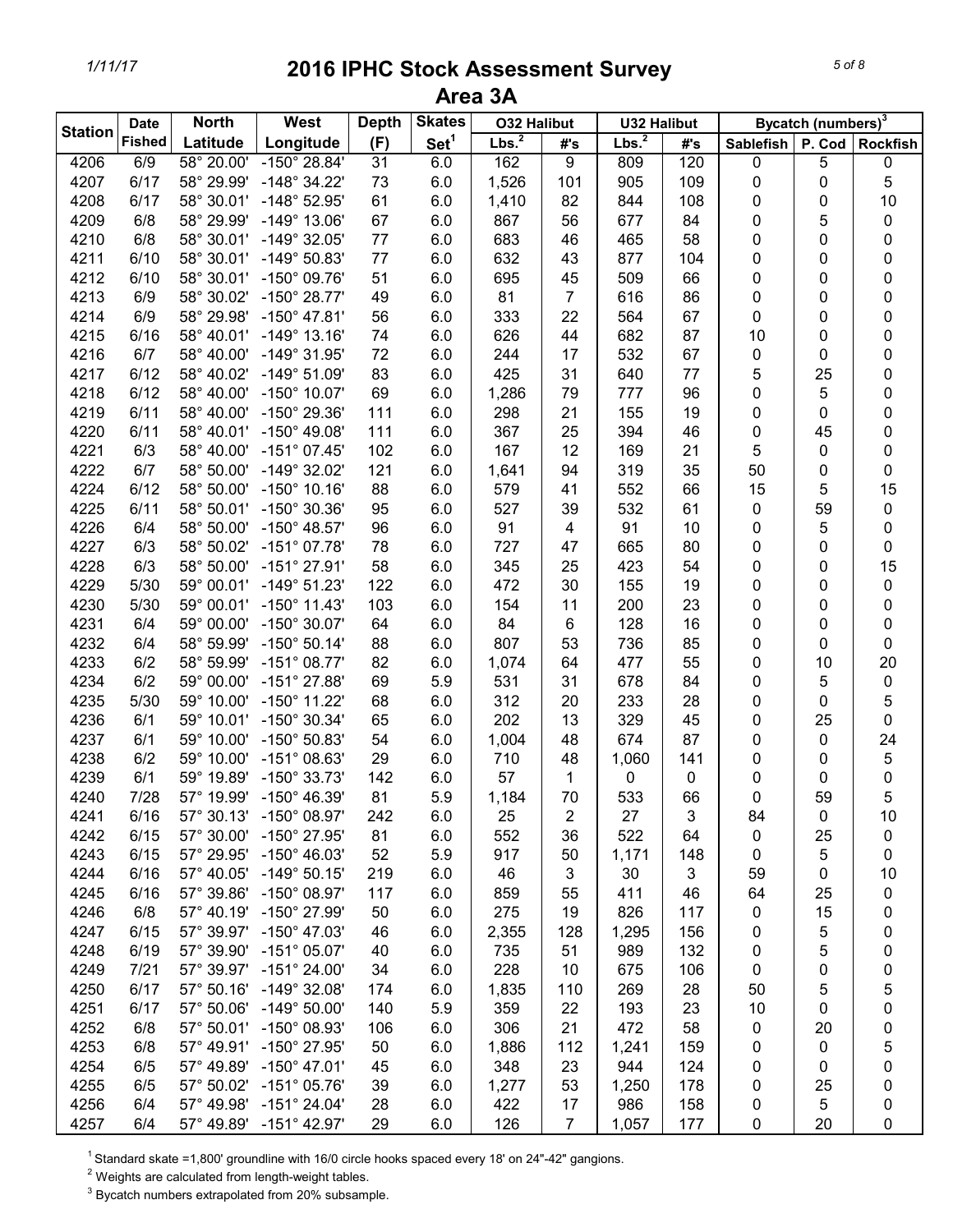|                | <b>Date</b>   | <b>North</b> | West                    | <b>Depth</b> | <b>Skates</b>    | <b>O32 Halibut</b> |                 | <b>U32 Halibut</b> |     |                  | Bycatch (numbers) <sup>3</sup> |                 |
|----------------|---------------|--------------|-------------------------|--------------|------------------|--------------------|-----------------|--------------------|-----|------------------|--------------------------------|-----------------|
| <b>Station</b> | <b>Fished</b> | Latitude     | Longitude               | (F)          | Set <sup>1</sup> | Lbs. <sup>2</sup>  | #'s             | Lbs. <sup>2</sup>  | #'s | <b>Sablefish</b> | P. Cod                         | <b>Rockfish</b> |
| 4258           | 6/1           | 57° 50.00'   | $-152^{\circ}$ 02.03'   | 50           | $\overline{5.8}$ | 488                | $\overline{28}$ | $\overline{718}$   | 104 | $\pmb{0}$        | 34                             | 0               |
| 4259           | 6/17          | 57° 59.89'   | $-149^{\circ}$ 32.06'   | 77           | 6.0              | 924                | 57              | 904                | 108 | $\pmb{0}$        | 15                             | 0               |
| 4260           | 6/18          | 57° 59.82'   | $-149°50.96'$           | 128          | 6.0              | 1,079              | 73              | 740                | 83  | 35               | 25                             | 0               |
| 4261           | 6/18          | 58° 00.17'   | $-150^{\circ}$ 08.87'   | 128          | 6.0              | 331                | 26              | 677                | 79  | 22               | 38                             | 0               |
| 4262           | 6/9           | 58° 00.23'   | -150° 27.98'            | 91           | 6.0              | 218                | 17              | 453                | 57  | 5                | 30                             | 5               |
| 4263           | 6/5           | 57° 59.97'   | $-150^{\circ}$ 47.13'   | 70           | 5.9              | 359                | 25              | 979                | 125 | 0                | 5                              | 0               |
| 4264           | 6/5           | 57° 59.97'   | $-151^{\circ}$ 06.03'   | 44           | 6.0              | 425                | 27              | 1,192              | 167 | 0                | 0                              | 0               |
| 4265           | 6/3           | 58° 00.11'   | -151° 24.98'            | 45           | 6.0              | 243                | 17              | 1,038              | 144 | 0                | 25                             | 0               |
| 4266           | 6/4           | 57° 59.86'   | $-151^{\circ}$ 43.99'   | 61           | 6.0              | 376                | 25              | 1,324              | 168 | $\mathbf 0$      | 44                             | 0               |
| 4267           | 6/1           | 58° 00.00'   | -152° 03.04'            | 50           | 6.0              | 1,034              | 61              | 458                | 57  | 10               | 15                             | 0               |
| 4268           | 6/1           | 57° 59.95'   | $-152^{\circ}$ 21.75'   | 124          | 5.9              | 514                | 24              | 169                | 22  | 5                | 49                             | 0               |
| 4269           | 6/18          | 58° 08.60'   | -150° 09.98'            | 109          | 6.0              | 1,092              | 77              | 938                | 108 | $\pmb{0}$        | 15                             | 10              |
|                |               | 58° 09.93'   | -150° 29.05'            | 63           |                  |                    | 75              |                    | 172 |                  |                                |                 |
| 4270           | 6/9<br>6/9    |              | $-150^{\circ}$ 47.66'   |              | 6.0              | 1,286              |                 | 1,279              |     | 0                | 0                              | 0               |
| 4271           |               | 58° 09.98'   |                         | 61           | 6.0              | 86                 | 6               | 350                | 49  | 0                | 0                              | 0               |
| 4272           | 6/3           | 58° 09.95'   | $-151^{\circ}$ 07.14'   | 78           | 6.0              | 406                | 28              | 349                | 42  | 0                | 5                              | 0               |
| 4273           | 6/3           | 58° 10.00'   | $-151^{\circ}$ 24.74'   | 87           | 6.0              | 778                | 46              | 602                | 73  | 0                | 10                             | 0               |
| 4274           | 6/2           | 58° 09.95'   | $-151^{\circ}$ 42.11'   | 35           | 6.0              | 1,394              | 66              | 505                | 66  | 0                | 0                              | 0               |
| 4275           | 6/10          | 58° 20.02'   | $-150^{\circ}$ 48.10'   | 36           | 6.0              | 48                 | 4               | 305                | 48  | 0                | 0                              | 0               |
| 4276           | 6/10          | 58° 20.05'   | $-151^{\circ}$ 07.04'   | 70           | 5.9              | 356                | 26              | 730                | 93  | 0                | 25                             | 0               |
| 4277           | 6/2           | 58° 20.00'   | $-151^{\circ} 26.24'$   | 38           | 6.0              | 303                | 23              | 721                | 100 | 0                | 0                              | 0               |
| 4278           | 6/2           | 58° 20.02'   | $-151^{\circ}$ 44.94'   | 29           | 5.9              | 2,592              | 118             | 574                | 69  | 0                | 0                              | 0               |
| 4279           | 6/10          | 58° 30.02'   | $-151^{\circ}$ 06.91'   | 50           | 6.0              | 139                | 8               | 852                | 113 | 0                | 0                              | 0               |
| 4280           | 6/11          | 58° 29.84'   | $-151^{\circ}$ 27.05'   | 94           | 6.0              | 770                | 50              | 946                | 111 | 0                | 5                              | 0               |
| 4281           | 6/11          | 58° 30.05'   | $-151^{\circ}$ 45.89'   | 96           | 6.0              | 1,368              | 78              | 605                | 70  | 5                | 0                              | 0               |
| 4282           | 6/11          | 58° 39.89'   | $-151^{\circ} 26.98'$   | 102          | 6.0              | 887                | 51              | 588                | 69  | 15               | 15                             | 0               |
| 4283           | 6/12          | 58° 39.98'   | $-151^{\circ}$ 48.08'   | 69           | 6.0              | 1,470              | 87              | 1,138              | 136 | 0                | 5                              | 0               |
| 4284           | 6/12          | 58° 40.01'   | -152° 05.95'            | 70           | 6.0              | 1,062              | 75              | 844                | 107 | 0                | 0                              | 0               |
| 4285           | 6/12          | 58° 48.87'   | -152° 05.96'            | 65           | 6.0              | 741                | 36              | 659                | 86  | 0                | 5                              | 35              |
| 4286           | 7/24          | 56° 19.99'   | $-152^{\circ}50.37'$    | 59           | 5.9              | 1,762              | 111             | 725                | 94  | 0                | 0                              | 15              |
| 4287           | 7/24          | 56° 19.97'   | $-153^{\circ}$ 07.57'   | 57           | 6.0              | 320                | 21              | 243                | 32  | 0                | 25                             | $\pmb{0}$       |
| 4288           | 6/24          | 56° 19.96'   | -153° 25.98'            | 33           | 6.0              | 810                | 37              | 341                | 44  | 0                | 0                              | $\pmb{0}$       |
| 4289           | 8/2           | 56° 30.07'   | -152° 15.34'            | 138          | 5.9              | 295                | 20              | 398                | 47  | 5                | 10                             | 25              |
| 4290           | 8/2           | 56° 30.12'   | -152° 33.05'            | 145          | 5.9              | 661                | 34              | 239                | 27  | 39               | 5                              | 5               |
| 4291           | 6/22          |              | 56° 30.00' -152° 51.11' | 28           | 6.0              | 2.525              | 103             | 656                | 83  | $\mathbf 0$      | $\mathbf 0$                    | $\mathbf 0$     |
| 4292           | 7/24          |              | 56° 29.97' -153° 08.19' | 40           | 5.9              | 301                | 22              | 451                | 60  | 0                | 54                             | 0               |
| 4293           | 6/24          | 56° 29.98'   | $-153^{\circ}$ 27.12'   | 49           | 6.0              | 794                | 43              | 871                | 122 | 0                | 10                             | 0               |
| 4294           | 6/24          |              | 56° 30.01' -153° 44.80' | 38           | 6.0              | 1,602              | 70              | 210                | 27  | 0                | 54                             | 5               |
| 4295           | 7/30          |              | 56° 40.20' -151° 57.11' | 31           | 6.0              | 3,972              | 197             | 985                | 114 | 0                | 0                              | 0               |
| 4296           | 8/2           |              | 56° 40.00' -152° 15.63' | 27           | 6.0              | 1,756              | 89              | 345                | 44  | 0                | 0                              | 0               |
| 4297           | 8/2           |              | 56° 39.97' -152° 33.78' | 81           | 5.9              | 621                | 45              | 606                | 75  | 10               | 0                              | 0               |
| 4298           | 6/22          |              | 56° 39.91' -152° 51.97' | 38           | 6.0              | 576                | 32              | 993                | 156 | 0                | 0                              | 0               |
| 4299           | 6/22          | 56° 39.92'   | -153° 09.93'            | 81           | 5.9              | 151                | 8               | 36                 | 5   | 0                | 0                              | 0               |
| 4300           | 6/23          | 56° 40.09'   | -153° 27.99'            | 79           | 5.9              | 1,046              | 58              | 541                | 68  | 0                | 0                              | 0               |
| 4301           | 6/23          | 56° 40.04'   | $-153^{\circ}$ 45.20'   | 43           | 6.0              | 643                | 28              | 414                | 58  | 0                | 54                             | 0               |
| 4302           | 7/30          | 56° 49.97'   | $-151^{\circ}$ 40.22'   | 161          | 5.9              | 407                | 26              | 279                | 32  | 29               | 5                              | 54              |
| 4303           | 7/30          | 56° 50.00'   | $-151^{\circ}57.52'$    | 41           | 6.0              | 2,550              | 107             | 818                | 108 | 0                | 0                              | 0               |
| 4304           | 8/1           | 56° 50.02'   | $-152^{\circ}$ 16.02'   | 50           | 6.0              | 421                | 25              | 864                | 112 | 0                | 0                              | 0               |
| 4305           | 8/1           | 56° 49.99'   | $-152^{\circ}$ 34.61'   | 76           | 5.9              | 408                | 23              | 470                | 61  | 5                | 0                              | 0               |
| 4306           | 7/6           | 56° 50.14'   | $-152^{\circ} 53.01'$   | 35           | 6.0              | 239                | 16              | 537                | 84  | 0                | 0                              | 0               |
| 4307           | 7/6           | 56° 50.09'   | $-153^{\circ}$ 10.68'   | 45           | 5.8              | 608                | 41              | 810                | 111 | 0                | 0                              | 0               |
| 4308           | 6/23          |              | 56° 49.99' -153° 28.99' | 54           | 5.9              | 438                | 27              | 616                | 90  | 0                | 0                              | 0               |
|                |               |              |                         |              |                  |                    |                 |                    |     |                  |                                |                 |

<sup>1</sup> Standard skate =1,800' groundline with 16/0 circle hooks spaced every 18' on 24"-42" gangions.

 $2$  Weights are calculated from length-weight tables.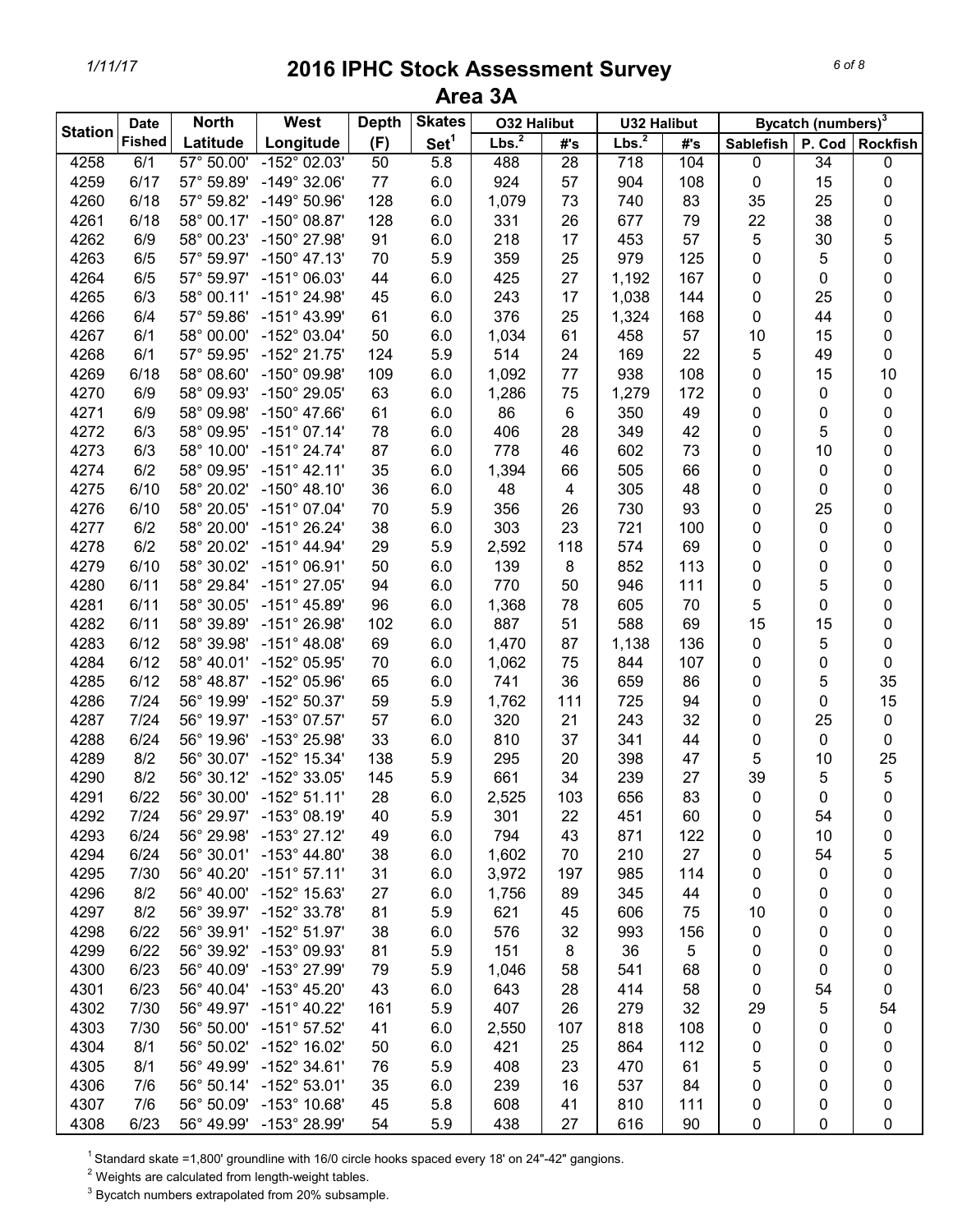| <b>Station</b> | <b>Date</b>   | <b>North</b>        | West                    | <b>Depth</b>    | <b>Skates</b>    | <b>O32 Halibut</b> |                | <b>U32 Halibut</b> |                 |                  | Bycatch (numbers) <sup>3</sup> |                 |
|----------------|---------------|---------------------|-------------------------|-----------------|------------------|--------------------|----------------|--------------------|-----------------|------------------|--------------------------------|-----------------|
|                | <b>Fished</b> | Latitude            | Longitude               | (F)             | Set <sup>1</sup> | Lbs. <sup>2</sup>  | #'s            | Lbs. <sup>2</sup>  | #'s             | <b>Sablefish</b> | P. Cod                         | <b>Rockfish</b> |
| 4309           | 7/29          | 57° 00.01'          | $-151^{\circ}$ 40.25'   | $\overline{38}$ | 5.9              | 3,081              | 146            | 863                | 97              | $\pmb{0}$        | 0                              | 5               |
| 4310           | 7/29          | $57^{\circ}$ 00.24' | $-151^{\circ} 58.95'$   | 44              | 6.0              | 285                | 16             | 544                | $\overline{75}$ | $\overline{0}$   | 5                              | $\overline{0}$  |
| 4311           | 8/1           |                     | 56° 59.87' -152° 17.05' | 40              | 5.9              | 643                | 35             | 777                | 114             | $\pmb{0}$        | 0                              | 0               |
| 4312           | 7/23          | 57° 00.28'          | -152° 35.04'            | 83              | 6.0              | 520                | 36             | 755                | 92              | 10               | 0                              | 0               |
| 4313           | 7/6           | 56° 59.99'          | -152° 53.76'            | 62              | 5.9              | 635                | 31             | 440                | 67              | $\pmb{0}$        | 25                             | 0               |
| 4314           | 7/28          | 57° 10.17'          | $-151^{\circ}$ 04.28'   | 206             | 6.0              | 383                | 22             | 113                | 13              | 79               | 0                              | 15              |
| 4315           | 7/27          | 57° 10.00'          | $-151^{\circ}$ 22.11'   | 69              | 5.9              | 1,111              | 76             | 1,027              | 119             | 0                | 29                             | 0               |
| 4316           | $7/27$        | 57° 10.08'          | $-151^{\circ}$ 41.00'   | 37              | 5.9              | 1,143              | 57             | 692                | 90              | 0                | 15                             | 0               |
| 4317           | 7/29          | 57° 09.87'          | $-151^{\circ}58.96'$    | 37              | 6.0              | 787                | 38             | 653                | 94              | 0                | 0                              | 0               |
| 4318           | 7/23          | 57° 09.99'          | $-152^{\circ}$ 18.24'   | 44              | 6.0              | 529                | 30             | 548                | 84              | 0                | 15                             | 0               |
| 4319           | 7/23          | 57° 09.99'          | -152° 35.64'            | 54              | 6.0              | 384                | 24             | 350                | 53              | 5                | 30                             | 0               |
| 4320           | 7/28          | 57° 19.89'          | $-151^{\circ}$ 03.98'   | 50              | 5.9              | 1,005              | 53             | 737                | 90              | 0                | 10                             | 0               |
| 4321           | 7/22          | 57° 20.12'          | -151° 22.98'            | 73              | 6.0              | 1,025              | 67             | 1,523              | 176             | 5                | 10                             | 0               |
| 4322           | 7/27          | 57° 20.06'          | $-151^{\circ}$ 41.00'   | 34              | 5.9              | 893                | 32             | 421                | 64              | 0                | 0                              | 0               |
| 4323           | 7/3           | 57° 20.02'          | $-152^{\circ}$ 00.14'   | 39              | 6.0              | 564                | 24             | 484                | 69              | 0                | 0                              | 0               |
| 4324           | 7/3           | 57° 19.73'          | $-152^{\circ}$ 18.01'   | 21              | 5.9              | 1,454              | 48             | 127                | 20              | 0                | 0                              | 0               |
| 4325           | 6/19          | 57° 29.96'          | $-151^{\circ}$ 05.01'   | 43              | 6.0              | 1,003              | 49             | 874                | 111             | 0                | 10                             | 0               |
| 4326           | 7/22          |                     | 57° 29.91' -151° 23.03' | 55              | 6.0              | 328                | 21             | 734                | 90              | 0                | 25                             | 0               |
| 4327           | 7/22          |                     | 57° 30.18' -151° 42.00' | 65              | 6.0              | 239                | 17             | 886                | 113             | 5                | 10                             | 0               |
| 4328           | 7/3           | 57° 29.95'          | $-152^{\circ}$ 01.00'   | 26              | 5.9              | 1,087              | 43             | 264                | 36              | 0                | 5                              | 0               |
| 4329           | $7/21$        | 57° 39.94'          | $-151^{\circ}$ 42.64'   | 36              | 6.0              | 21                 | 1              | 605                | 95              | 0                | 0                              | 0               |
| 4330           | $7/21$        | 57° 39.99'          | $-152^{\circ}$ 00.84'   | 103             | 5.9              | 1,324              | 77             | 755                | 88              | 5                | 15                             | 0               |
| 4331           | 6/22          | 57° 29.82'          | $-154^{\circ}55.23'$    | 126             | 6.0              | 286                | 16             | 107                | 14              | 20               | 15                             | 0               |
| 4332           | 6/23          | 57° 39.97'          | $-154^{\circ}35.22'$    | 118             | 6.0              | 34                 | $\overline{2}$ | 21                 | 3               | 10               | 0                              | 0               |
| 4333           | 6/22          | 57° 39.61'          | $-154^{\circ} 54.35'$   | 127             | 6.0              | 333                | 17             | 63                 | $\overline{7}$  | 20               | 0                              | 0               |
| 4334           | 6/22          | 57° 39.93'          | $-155^{\circ}$ 13.14'   | 161             | 6.0              | 118                | 7              | 154                | 21              | 10               | 30                             | 0               |
| 4335           | 6/24          | 57° 50.15'          | -154° 14.95'            | 113             | 6.0              | 128                | 9              | 103                | 14              | 30               | 5                              | 0               |
| 4336           | 6/23          | 57° 49.91'          | $-154^{\circ}$ 34.27'   | 125             | 6.0              | 174                | 5              | 20                 | $\overline{2}$  | 5                | 0                              | 0               |
| 4337           | 6/23          | 57° 49.68'          | $-154^{\circ} 53.32'$   | 159             | 6.0              | 188                | 12             | 265                | 34              | 5                | 35                             | 0               |
| 4338           | 6/25          | 58° 00.02'          | -153° 36.63'            | 88              | 6.0              | 369                | 21             | 127                | 16              | 5                | 20                             | 0               |
| 4339           | 6/24          | 58° 00.05'          | $-153^{\circ} 56.24'$   | 107             | 6.0              | 149                | 9              | 113                | 16              | 0                | 5                              | 0               |
| 4340           | 6/24          | 57° 59.93'          | $-154^{\circ}$ 14.38'   | 127             | 6.0              | 65                 | 5              | 142                | 18              | 5                | 0                              | 0               |
| 4341           | 6/25          | 58° 10.00'          | $-153^{\circ}$ 18.71'   | 67              | 6.0              | 31                 | 2              | 137                | 20              | 0                | 5                              | 0               |
| 4342           | 6/25          |                     | 58° 10.07' -153° 38.09' | 105             | 6.0              | 100                | 4              | 44                 | $\,6$           | 5                | 5                              | $\mathbf 0$     |
| 4343           | 6/26          |                     | 58° 09.82' -153° 57.66' | 117             | 6.0              | 331                | 20             | 113                | 14              | 10               | 0                              | 0               |
| 4344           | 6/11          |                     | 58° 20.02' -153° 20.06' | 96              | 6.0              | 340                | 20             | 41                 | 5               | 5                | 0                              | 0               |
| 4345           | 6/26          |                     | 58° 20.14' -153° 38.83' | 94              | 6.0              | 215                | 8              | 10                 | 1               | 5                | 5                              | 0               |
| 4346           | 6/26          |                     | 58° 20.05' -153° 57.99' | 48              | 6.0              | 599                | 24             | 477                | 72              | 0                | 25                             | 0               |
| 4347           | 6/11          |                     | 58° 30.11' -153° 01.70' | 92              | 6.0              | 362                | 21             | 196                | 26              | 0                | 0                              |                 |
| 4348           | 6/11          |                     | 58° 29.74' -153° 21.23' | 100             | 6.0              | 412                | 21             | 173                | 21              | 0                | 0                              | 0<br>0          |
| 4349           | 6/10          |                     | 58° 30.17' -153° 40.74' | 51              | 6.0              | 431                | 21             | 154                | 21              | 0                | 20                             |                 |
| 4350           | 6/12          | 58° 39.93'          | $-152^{\circ}$ 44.05'   | 107             | 6.0              | 336                | 20             | 164                | 21              |                  | 30                             | 0               |
|                | 6/10          |                     | $-153^{\circ}$ 03.02'   |                 |                  |                    |                |                    | 36              | 5                | 15                             | 0               |
| 4351           |               | 58° 40.08'          |                         | 86              | 6.0              | 1,371              | 69             | 302                |                 | 5                |                                | 0               |
| 4352           | 6/10          | 58° 40.27'          | -153° 22.98'            | 24              | 6.0              | 123                | 5              | 150                | 27              | 0                | 20                             | 0               |
| 4353           | 6/12          | 58° 50.09'          | -152° 26.05'            | 100             | 6.0              | 550                | 29             | 304                | 35              | 0                | 25                             | 0               |
| 4354           | 6/3           | 58° 50.61'          | $-152^{\circ}$ 45.11'   | 103             | 6.0              | 138                | 10             | 184                | 23              | 0                | 35                             | 0               |
| 4355           | 6/3           | 58° 50.05'          | $-153^{\circ}$ 04.02'   | 90              | 6.0              | 189                | 8              | 110                | 13              | 0                | 0                              | 0               |
| 4356           | 6/13          | 58° 59.83'          | $-151^{\circ}$ 47.69'   | 70              | 6.0              | 302                | 19             | 1,101              | 148             | 0                | 0                              | 0               |
| 4357           | 6/15          | 59° 00.05'          | $-152^{\circ}$ 07.65'   | 76              | 6.0              | 815                | 43             | 504                | 60              | 0                | 0                              | 0               |
| 4358           | 6/12          |                     | 58° 59.93' -152° 26.94' | 83              | 6.0              | 79                 | 5              | 275                | 34              | 0                | 0                              | 0               |
| 4359           | 6/3           |                     | 58° 59.95' -152° 45.98' | 90              | 6.0              | 139                | 10             | 337                | 42              | $\pmb{0}$        | 20                             | 0               |

<sup>1</sup> Standard skate =1,800' groundline with 16/0 circle hooks spaced every 18' on 24"-42" gangions.

 $2$  Weights are calculated from length-weight tables.